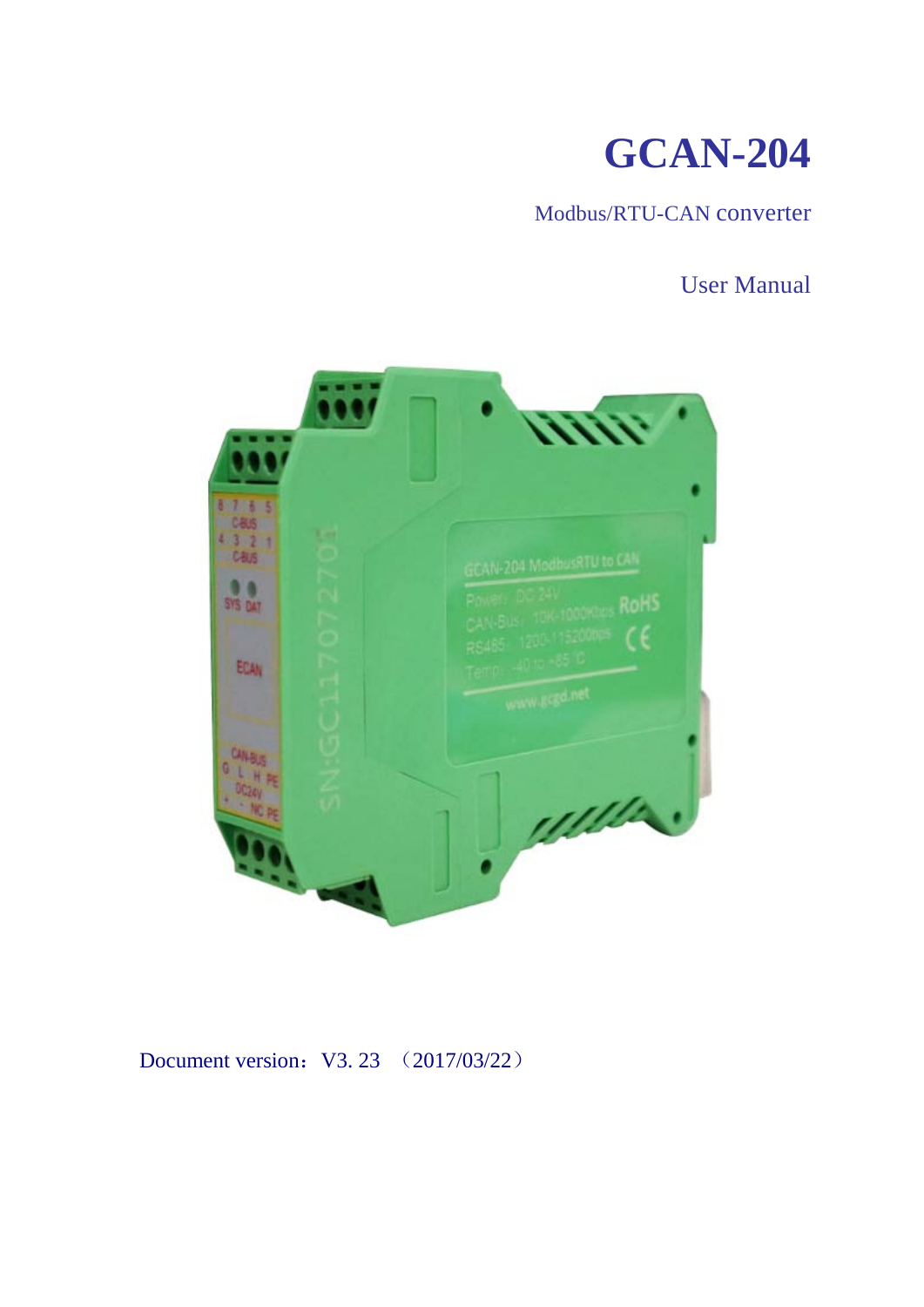# **Contents**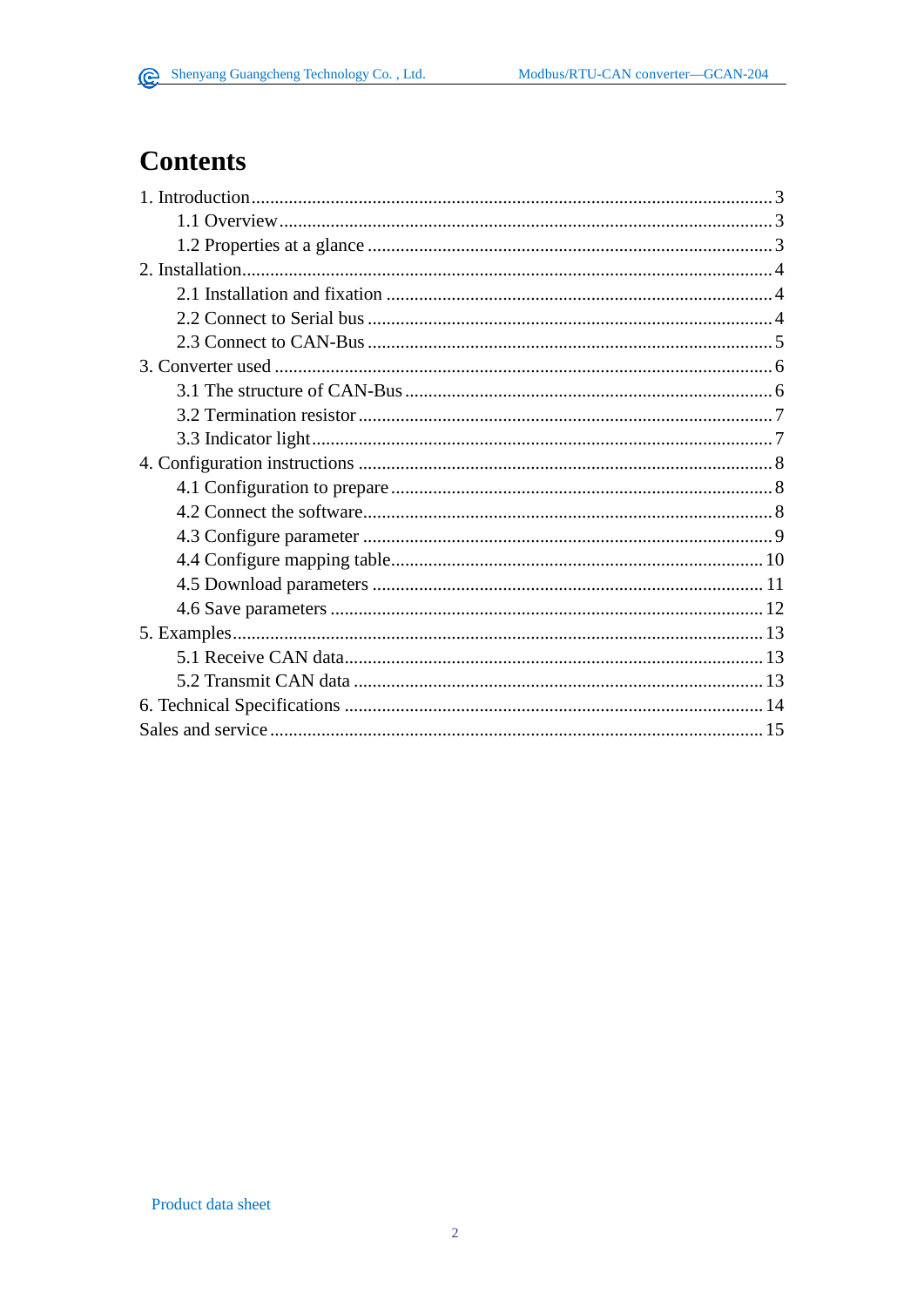### <span id="page-2-0"></span>**1. Introduction**

### <span id="page-2-1"></span>**1.1 Overview**

GCAN-204 converter has one CAN-Bus interface, one serial interface. The GCAN-204 integrates the Modbus RTU protocol. With the GCAN-204 , user can use the serial bus connect to other equipment (with Modbus RTU protocol) access the CAN-Bus communication interface.

GCAN-204 has integrated isolation protection module. Using DIN railway fixed, it can be easier to integrate into the control cabinet.

### <span id="page-2-2"></span>**1.2 Properties at a glance**

- Modbus slave support function code: 03H, 04H, 06H, 16H
- $\bullet$  Serial baud rate: 600bps ~ 115200bps
- CAN-Bus supports CAN2.0A and CAN2.0B frame format, conform to ISO/DIS 11898 standards
- $\bullet$  CAN baud rates: 5Kbps ~ 1Mbps
- CAN-Bus isolation module insulation voltage: DC 1500V
- Power supply:  $9~30V$  (20mA, 24V DC)
- Interface using terminal blocks
- Installation method: DIN rail
- Working temperature range from -40 to 85 °C
- Size: (L)113mm  $*(W)100$ mm  $*(H)21$ mm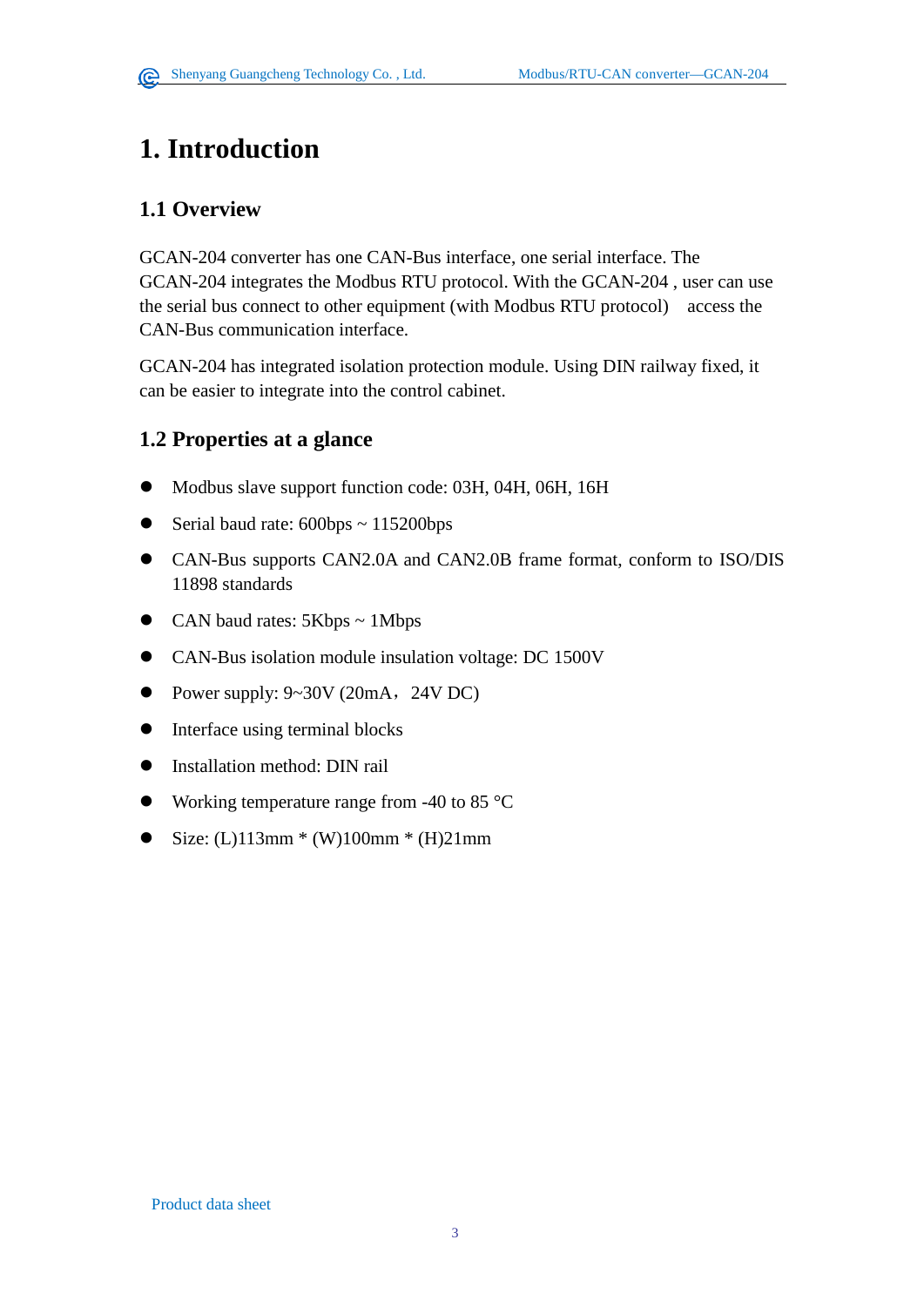### <span id="page-3-0"></span>**2. Installation**

### <span id="page-3-1"></span>**2.1 Installation and fixation**

GCAN-204 can be installed on a DIN rail, as shown in figure 2.1.



Figure 2.1 GCAN-204 module installation

Note: DIN rails require to connect with ground wire.

GCAN-204 power interface definition, as shown in table 2.1.

| DC <sub>24</sub> V |                | explanation    |
|--------------------|----------------|----------------|
|                    |                | $24V$ DC+      |
| $\overline{2}$     |                | OV             |
| 3                  | N <sub>C</sub> | N <sub>C</sub> |
|                    | PE             | shield         |

Table 2.1 Power interface definition

#### <span id="page-3-2"></span>**2.2 Connect to Serial bus**

GCAN-204 serial interface use RS485 interface. The pin definitions are shown in table 2.2.

| Pin    | <b>Port</b>  | <b>Name</b> | <b>Features</b>         |
|--------|--------------|-------------|-------------------------|
| C-BUS1 | <b>RS485</b> | В-          | $485 B(-)$ signal line  |
| C-BUS4 |              | $A+$        | 485 A $(+)$ signal line |

Table 2.2 RS485 interface definitions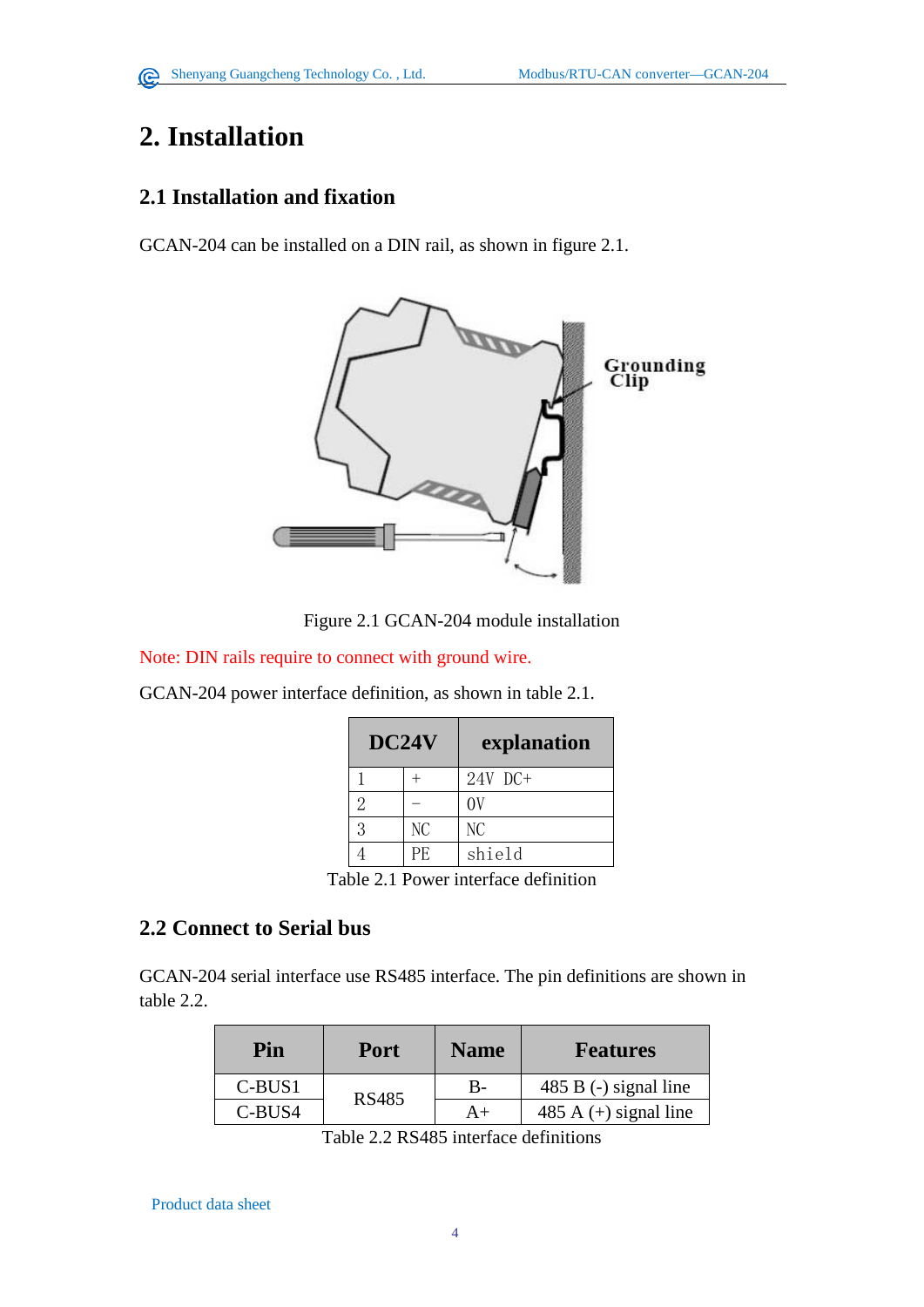### <span id="page-4-0"></span>**2.3 Connect to CAN-Bus**

The pin definitions for the CAN side of GCAN-204 are shown in table 2.3.

| Pin | <b>Port</b> | <b>Name</b> | <b>Features</b>   |
|-----|-------------|-------------|-------------------|
|     |             | $CAN-G$     | CAN GND           |
|     | <b>CAN</b>  | CAN-L       | CAN_L signal line |
|     |             | CAN-H       | CAN_H signal line |

Table 2.3 CAN-Bus signal assignment for GCAN-204

Only CAN\_H and CAN\_H connect with each other, then CAN\_L and CAN\_L connect with each other. Then we establish a connection.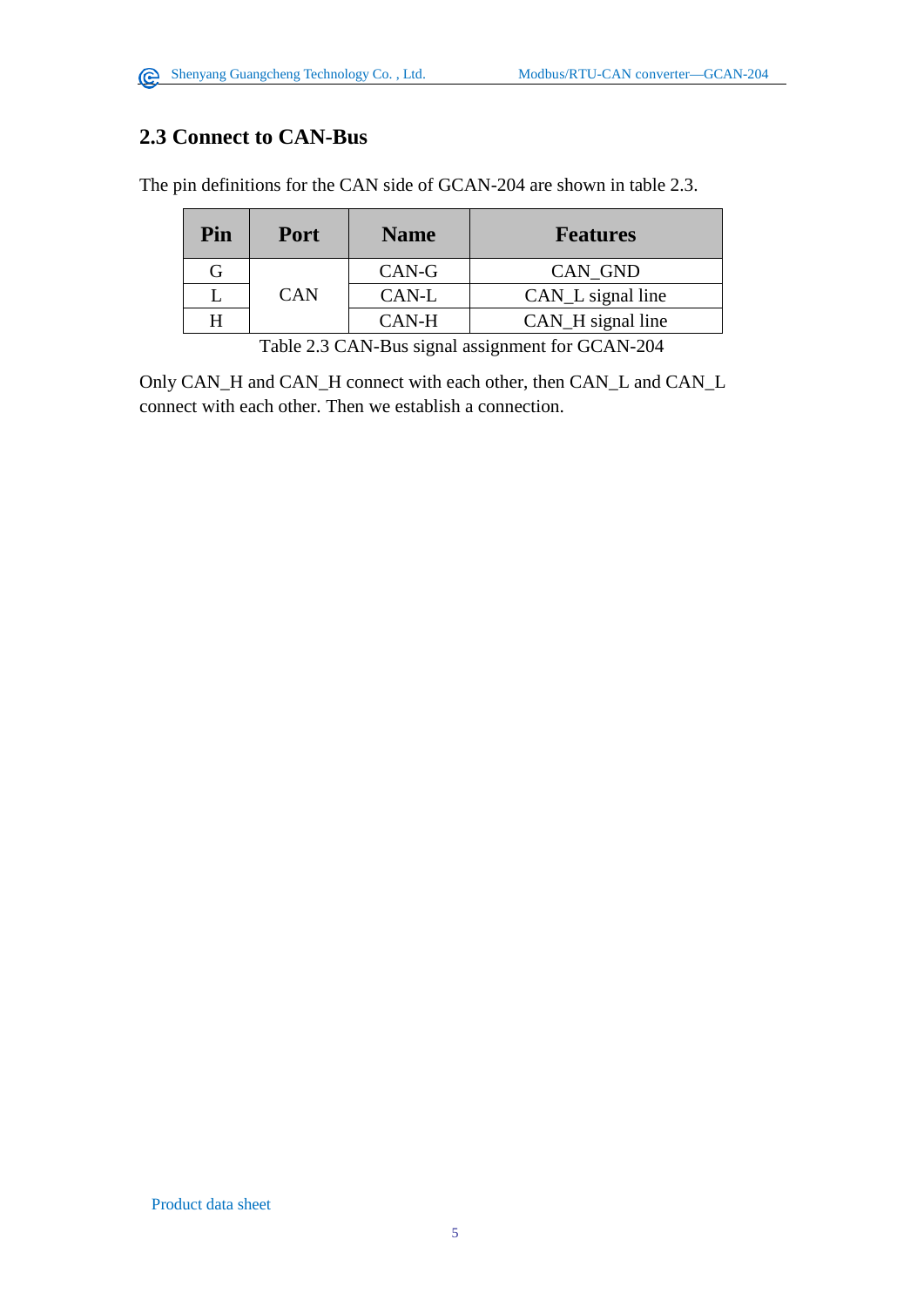# <span id="page-5-0"></span>**3. Converter used**



The working principle of GCAN-204, as shown in figure 3.1.

Figure 3.1 Working principle of GCAN-204

### <span id="page-5-1"></span>**3.1** The structure of CAN-Bus

CAN-Bus connection, as shown in figure 3.2.



Figure 3.2 Topology structure of CAN-Bus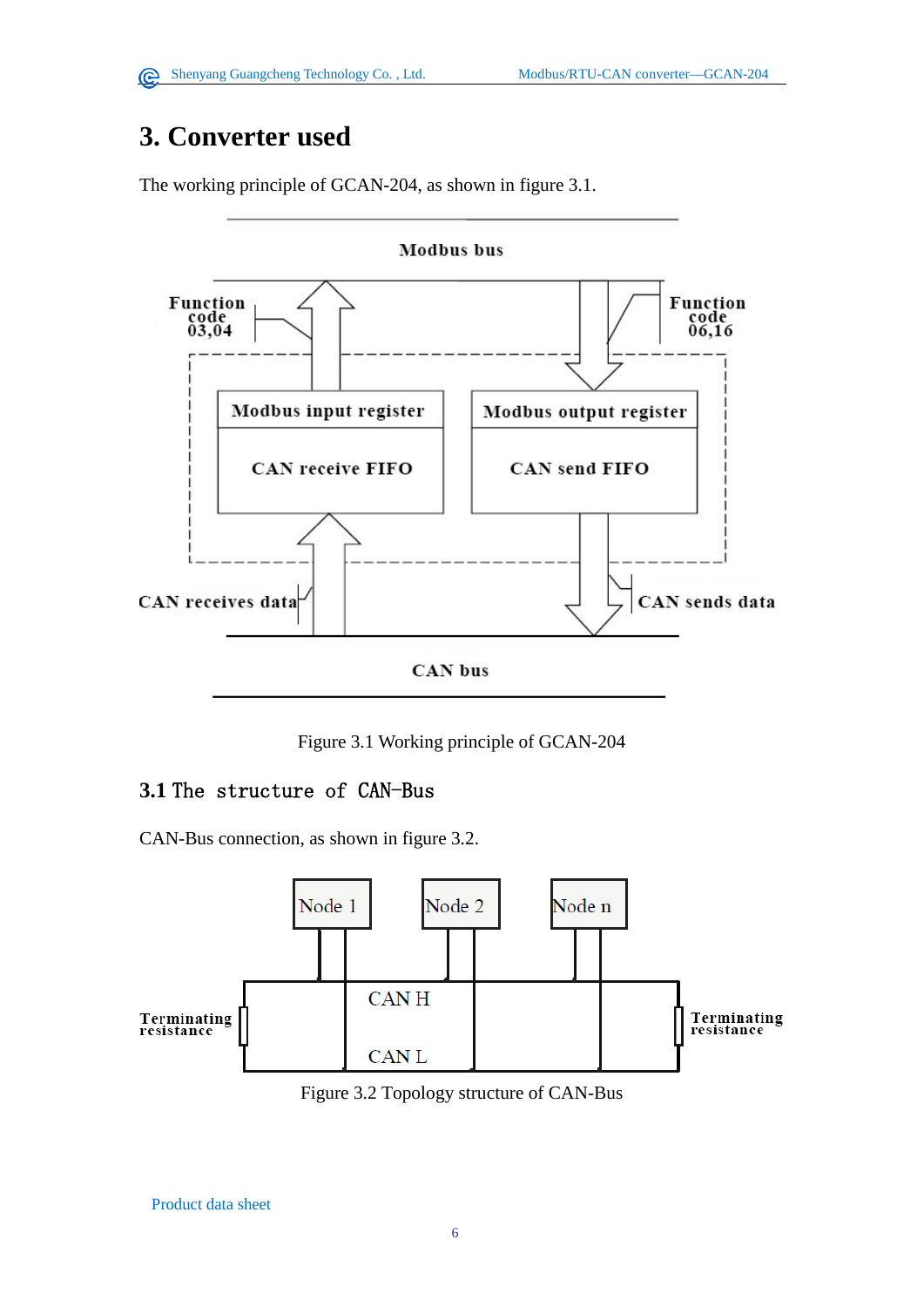### <span id="page-6-0"></span>**3.2 Termination resistor**

CAN-Bus requires two  $120\Omega$  termination resistors in the furthest of the two terminals, as shown in figure 3.3.



Figure 3.3 GCAN-204 connection to other CAN converter

**Please note: You should connect the two ends of the resistor to CAN\_L and CAN\_H respectively.** 

### <span id="page-6-1"></span>**3.3 Indicator light**

GCAN-204 converter has one SYS indicator, one DAT indicator that can indicate the converter status. More functions are shown in table 3.2.

| <b>Indicator light</b> | <b>Status</b>   | Indicates the status              |  |  |
|------------------------|-----------------|-----------------------------------|--|--|
|                        | <b>Blinking</b> | Converter initialization, standby |  |  |
| <b>SYS</b>             |                 | status                            |  |  |
|                        | OFF             | Uninitialized                     |  |  |
| DAT                    | <b>Blinking</b> | Data transmission                 |  |  |
|                        | OFF             | No data transmission              |  |  |

Table 3.2 Status of the GCAN-204 indicator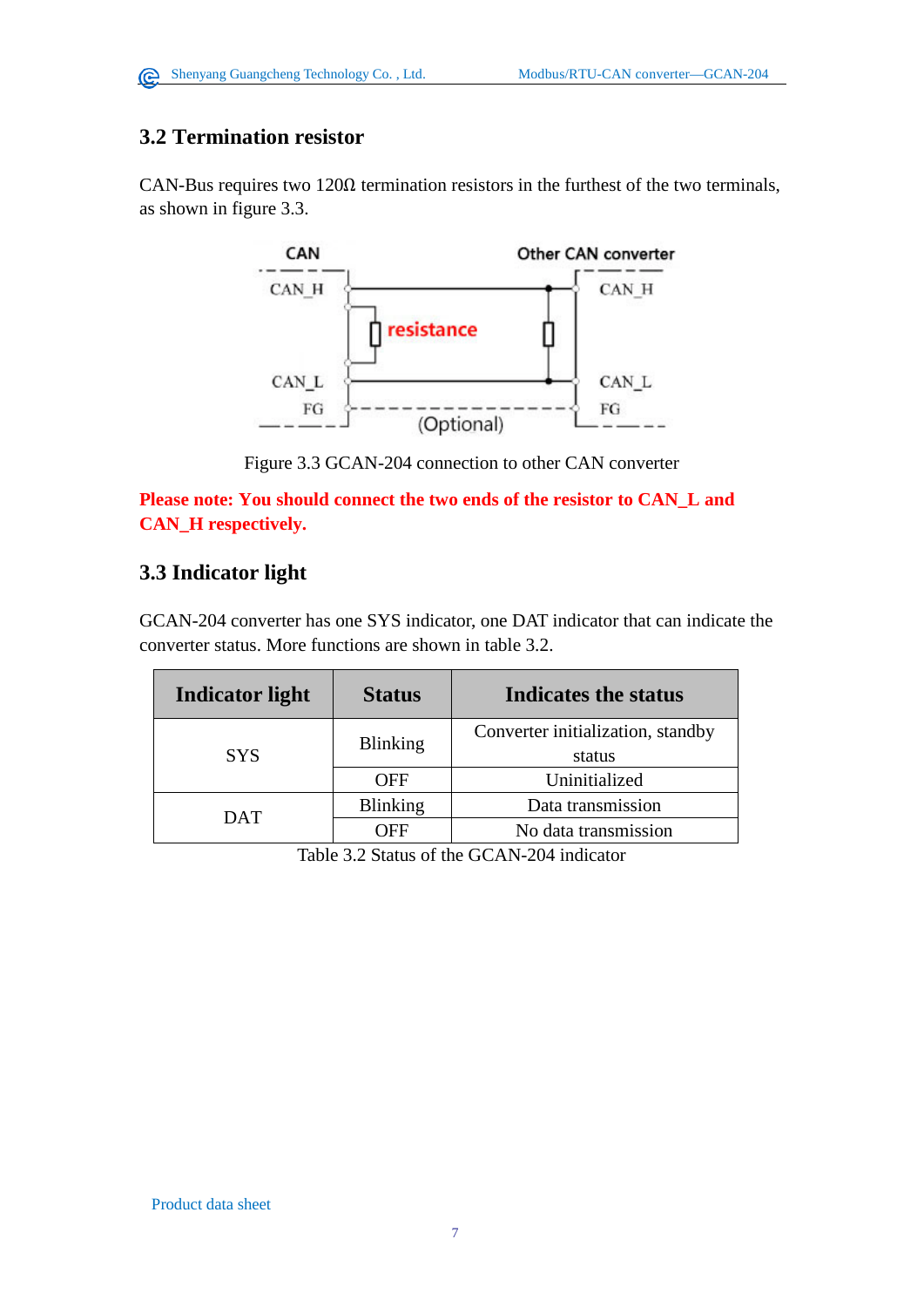### <span id="page-7-0"></span>**4. Configuration instructions**

### <span id="page-7-1"></span>**4.1 Configuration to prepare**

Open the shell of the converter, find the DIP switch shown below, turn switch 2 to "ON", then connected to the power supply, you can enter the configuration mode.

**Please note: GCAN-204 uses RS485 interface to configure, do not connect the "Mini USB" interface.** 



### <span id="page-7-2"></span>**4.2 Connect the software**

When GCAN-204 enters the configuration mode, use a RS485 line to connects to PC. Open the "ModbusRTU CAN Config" software, then configure the parameters. The software interface is shown in figure 4.1.

| 连接设备 Connect Device                                           |              |
|---------------------------------------------------------------|--------------|
| 设备类型:<br>▾╎<br>Modbus/Rtu-Can<br>Device Type:<br>串ロ号(P) 000 - |              |
| 连接<br>Connect                                                 | 退出<br>Cancel |

Figure 4.1 ModbusRTU CAN Config software initial interface

Select the serial number, click "Connect". After setting up the connection, click "读参 数 Upload" to read the current configuration parameters, as shown in figure 4. 2.

**Please note: At this point the converter has been connected with the PC, please do not click "Connect" repeatedly.**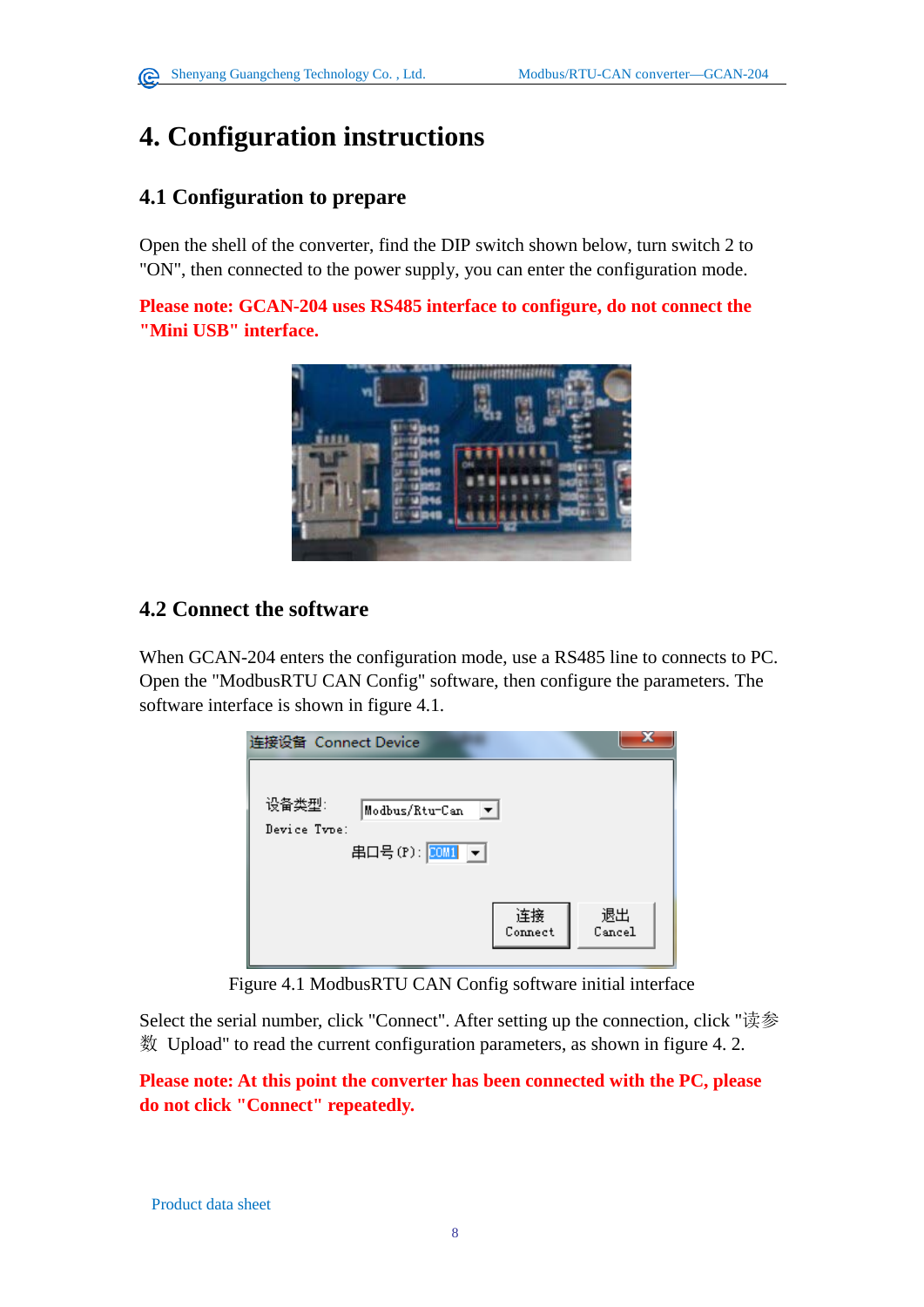| ■ GCAN204配置软件(ModbusRtu Config Tools)                                  |                                                                                                                |  |  |  |  |  |  |
|------------------------------------------------------------------------|----------------------------------------------------------------------------------------------------------------|--|--|--|--|--|--|
| 连接<br>读参数<br>UpLoad<br>Connect                                         | 设置参数<br>固件升级<br>打开文件<br>保存文件<br>DownLoad<br>SaveAs<br>Open<br>UpDate App                                       |  |  |  |  |  |  |
| 日·CC117060802<br>-Communication Set<br>- Recieve CAN<br>- Transmit CAN | DeviceSN:GC117060802<br>$\mathbf{x}$<br>ModbusRtuCAN-Con<br><b>UpLoad Data Success!</b><br><br>确定<br><u> :</u> |  |  |  |  |  |  |

Figure 4.2 "ModbusRTU CAN Config" software main interface

### <span id="page-8-0"></span>**4.3 Configure parameter**

Click on "Communication Set".

| a.             |                     | GCAN204配置软件 (ModbusRtu Config Tools) |              |                |                    |  |
|----------------|---------------------|--------------------------------------|--------------|----------------|--------------------|--|
| 连接<br>Connect  | 读参数<br>UpLoad       | 设置参数<br>DownLoad                     | 打开文件<br>Open | 保存文件<br>SaveAs | 固件升级<br>UpDate App |  |
| 日·GC117060802  | - Communication Set | Communication Setting                |              |                |                    |  |
| - Recieve CAN  |                     | Items                                | Value        |                |                    |  |
| - Transmit CAN |                     | Node ID                              | 1            |                |                    |  |
|                |                     | RS233/485                            | 2            |                |                    |  |
|                |                     | Parity                               | N            |                |                    |  |
|                |                     | ByteSize                             | 8            |                |                    |  |
|                |                     | StopBits                             | 1            |                |                    |  |
|                |                     | CAN Baudrate                         | 3            |                |                    |  |
|                |                     |                                      |              |                |                    |  |
|                |                     |                                      |              |                |                    |  |
|                |                     |                                      |              |                |                    |  |
|                |                     |                                      |              |                |                    |  |
|                |                     |                                      |              |                |                    |  |
|                |                     |                                      |              |                |                    |  |
|                |                     | Node ID                              | 1            |                |                    |  |
|                |                     |                                      |              |                |                    |  |
|                |                     |                                      |              |                |                    |  |
|                |                     | 设置Modbus节点ID 0-255                   |              |                |                    |  |

Figure 4.3 Configure the GCAN-204 basic operating parameters

In this interface, you can set: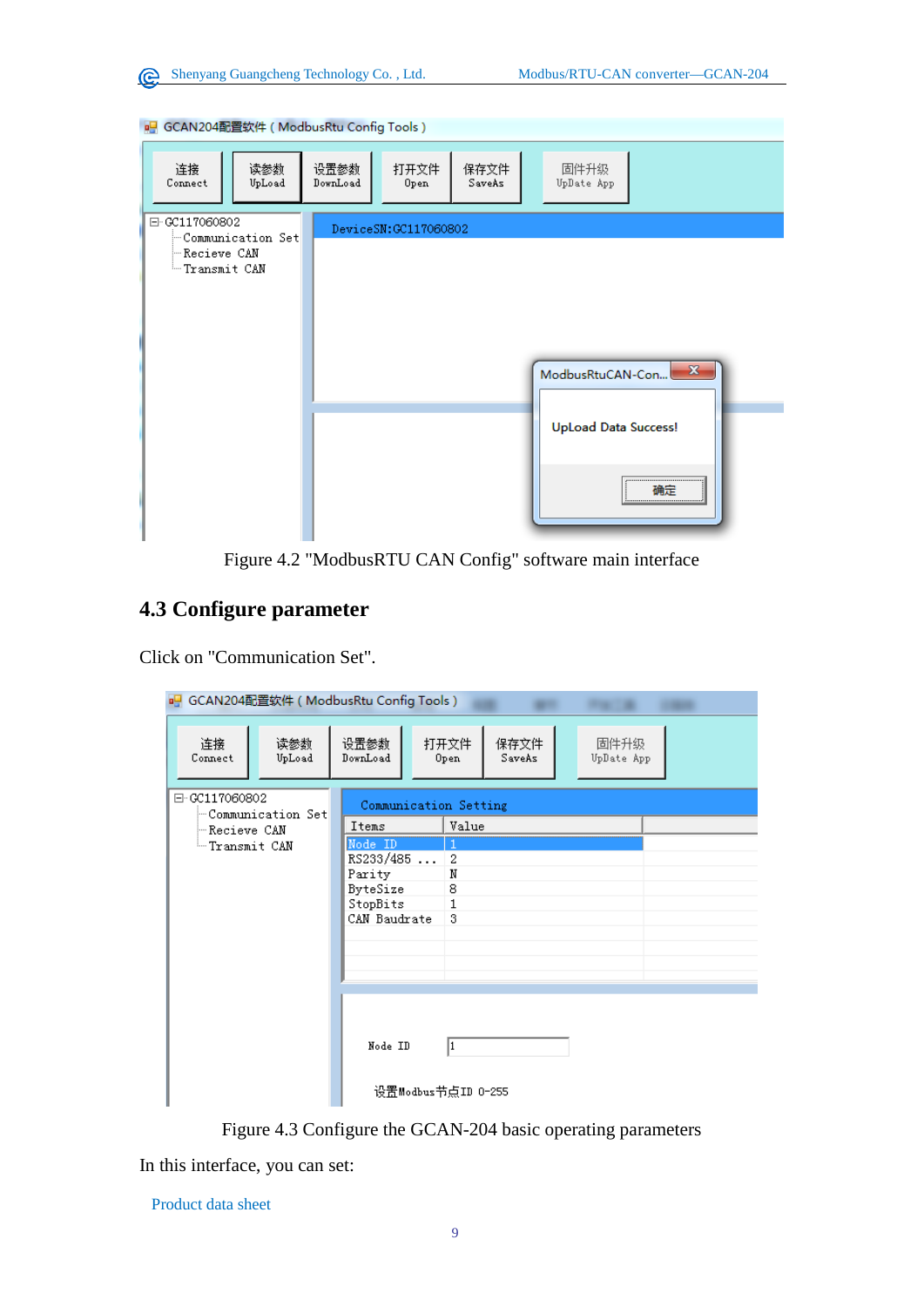Node ID: The ID of the Modbus node Parity: Odd parity or even parity Byte Size: The length of the data Stop Bits: Stop the number of bits RS232 / 485 Baud: Modbus RTU baud rate CAN Baudrate: CAN-Bus baud rate Factory setting: Modbus RTU side baud rate is 57600bps, CAN baud rate is 250Kbps.

### <span id="page-9-0"></span>**4.4 Configure mapping table**

Press "Add" to add data. "Receive CAN" Modbus address: 0x00-0x7F, Modbus address of Transmit CAN: 0x100-0x17F.

#### **4.4.1** Receive CAN

Click "Receive CAN", as shown in figure 4.4

COB-ID: Sets the frame ID of the CAN-Bus

Frame Format: Sets the frame format (Standard / Extended)

Frame Type: Sets the frame type (Data / RTR)

Modbus Address: Modbus register first address setting

Length: CAN frame data length, the maximum value of 8

|                | □ GCAN204配置软件 (ModbusRtu Config Tools) |                  |                                                  |                       |                |                     |     |              |  |
|----------------|----------------------------------------|------------------|--------------------------------------------------|-----------------------|----------------|---------------------|-----|--------------|--|
| 连接<br>Connect  | 读参数<br>UpLoad                          | 设置参数<br>DownLoad | 打开文件<br>Open                                     |                       | 保存文件<br>SaveAs | 固件升级<br>UpDate App  |     |              |  |
| 日·CC117060802  |                                        | Recieve CAN      |                                                  |                       |                |                     |     |              |  |
| - Recieve CAN  | - Communication Set                    | Index            | $COB-ID$                                         | Ext                   | <b>RTR</b>     | Address             | Len |              |  |
| - Transmit CAN |                                        |                  | 0181                                             | 0                     | O              | 01                  | 8.  |              |  |
|                |                                        |                  |                                                  |                       |                |                     |     |              |  |
|                |                                        |                  |                                                  |                       |                |                     |     |              |  |
|                |                                        |                  |                                                  |                       |                |                     |     |              |  |
|                |                                        |                  |                                                  |                       |                |                     |     |              |  |
|                |                                        |                  |                                                  |                       |                |                     |     |              |  |
|                |                                        |                  |                                                  |                       |                |                     |     |              |  |
|                |                                        |                  |                                                  |                       |                |                     |     |              |  |
|                |                                        |                  | COB-ID (HEX)<br>Frame format                     | $0x$ 0181<br>Standard |                |                     |     | 删除<br>Delete |  |
|                |                                        |                  | Frame Type<br>Modbus Addr (HEX)<br>Length (byte) | Data<br>0x 01<br>18   |                | (from 0x00 to 0x7F) |     | 添加<br>Add    |  |

Figure 4. 4 Receive CAN mapping settings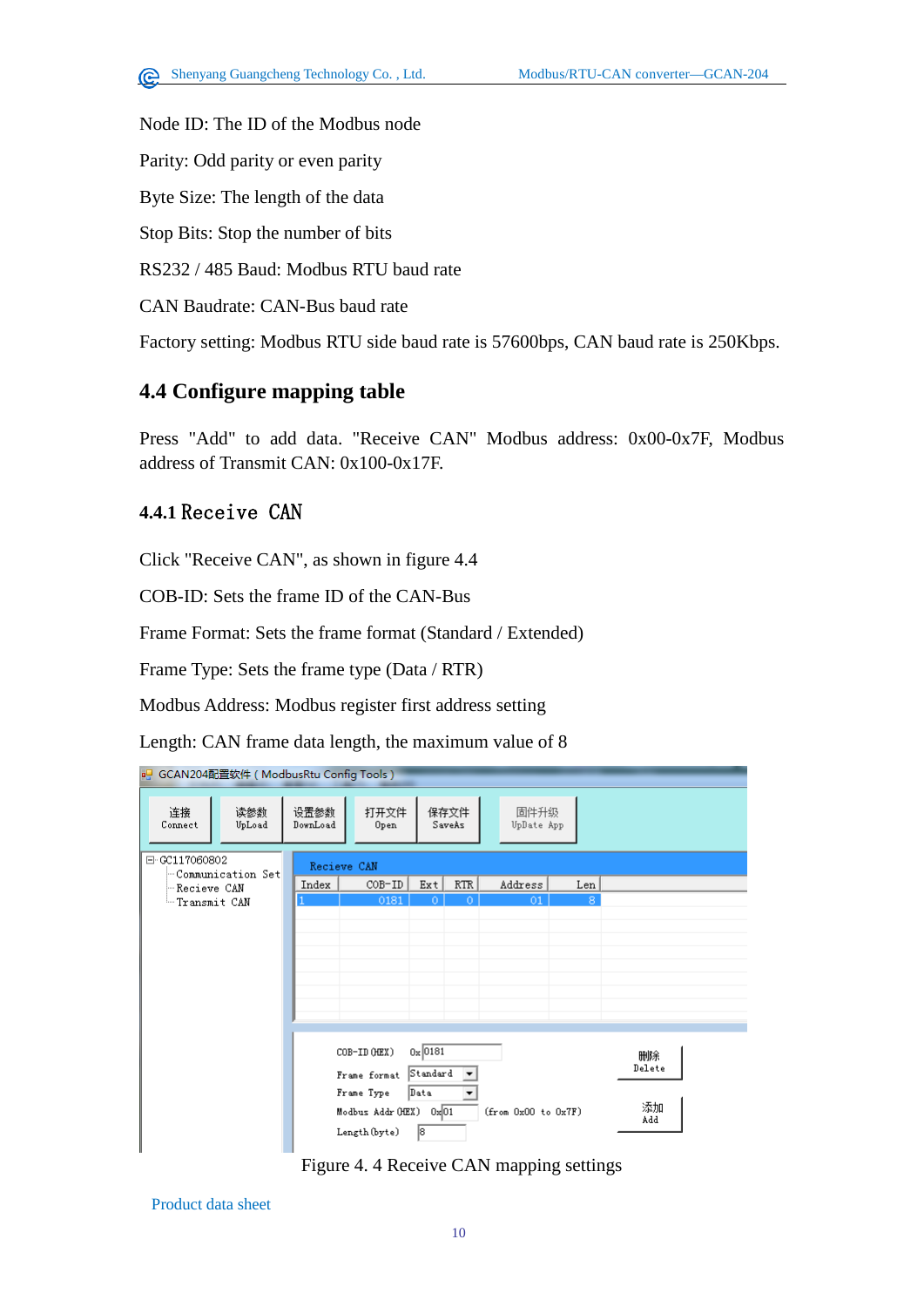### **4.4.2** Transmit CAN

Click "Transmit CAN" to add data mapping group, as shown in figure 4. 5.

COB-ID: Sets the frame ID to be forwarded to CAN-Bus data

Frame Format: Sets the frame format (Standard / Extended)

Frame Type: Sets the frame type (Data / RTR)

Modbus Address: Sets the Modbus terminal register's first address

Length: CAN frame data length, the maximum value is 8.

Set "Trace" or "Timer".

Trace: When a Modbus master sends a Modbus address data with a 06 instruction, if the data changes, it will trigger the corresponding CAN data transmission.

Timer: You can set the interval time, send CAN data circularly. It sets the interval in the "Send Timer", and enter the decimal number. The unit is milliseconds. For example, "enter 1000" can sent at intervals of 1000ms.

### <span id="page-10-0"></span>**4.5 Download parameters**

After the configuration is completed, click on"设置参数 Download", download the configuration data to the converter's "FLASH". If the download actions is unsuccessful, please download it again.

**Please note: After the data is downloaded successfully, you need to set the No. 2 DIP switch to "OFF", and then restart the converter, to enable the new configuration.**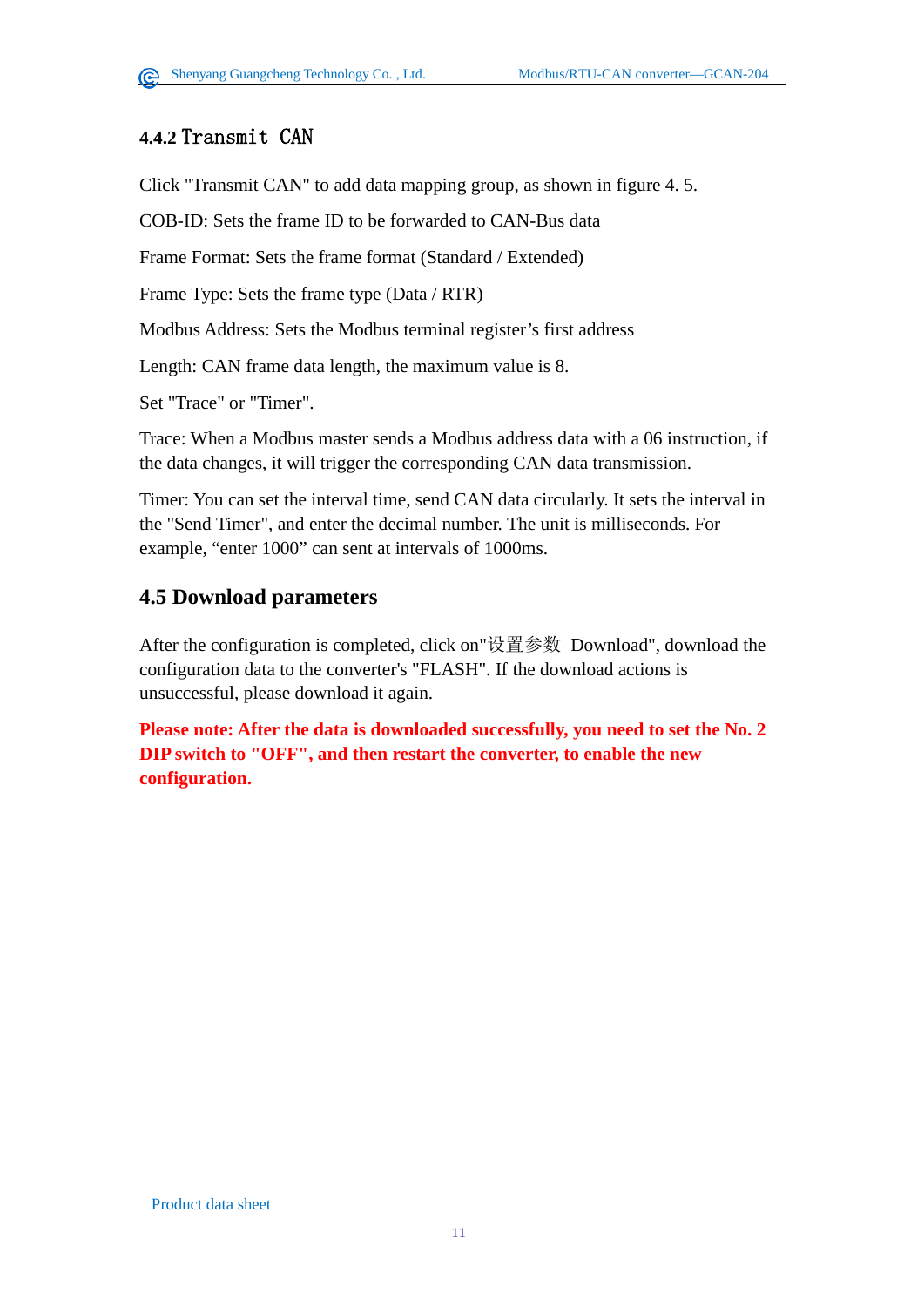| ■ GCAN204配置软件 (ModbusRtu Config Tools) |               |                  |                                                                                                                                               |                            |                |                       |     |             |                           |
|----------------------------------------|---------------|------------------|-----------------------------------------------------------------------------------------------------------------------------------------------|----------------------------|----------------|-----------------------|-----|-------------|---------------------------|
| 连接<br>Connect                          | 读参数<br>UpLoad | 设置参数<br>DownLoad | 打开文件<br>Open                                                                                                                                  |                            | 保存文件<br>SaveAs | 固件升级<br>UpDate App    |     |             |                           |
| 日·CC117060802                          |               | Transmit CAN     |                                                                                                                                               |                            |                |                       |     |             |                           |
| - Communication Set<br>- Recieve CAN   |               | Index            | COB-ID                                                                                                                                        | Ext                        | RTR            | Address               | Len | Trace/Timer | SendTimer                 |
| - Transmit CAN                         |               |                  | 0201                                                                                                                                          | $\circ$                    | 0              | 101                   | 8   | 0           | 0                         |
|                                        |               |                  |                                                                                                                                               |                            |                |                       |     |             |                           |
|                                        |               |                  |                                                                                                                                               |                            |                |                       |     |             |                           |
|                                        |               |                  |                                                                                                                                               |                            |                |                       |     |             |                           |
|                                        |               |                  |                                                                                                                                               |                            |                |                       |     |             |                           |
|                                        |               |                  |                                                                                                                                               |                            |                |                       |     |             |                           |
|                                        |               |                  | COB-ID (HEX)<br>Frame format Standard<br>Frame Type<br>Modbus Addr (HEX) Ox 101<br>Length (byte) 8<br>Trace/Timer<br>Send Timer $(DEC)$ $ 0 $ | $0x$ 0201<br>Data<br>Trace |                | (from 0x100 to 0x17F) |     |             | 删除<br>Delete<br>添加<br>Add |

Figure 4. 5 Transmit CAN mapping settings

#### <span id="page-11-0"></span>**4.6 Save parameters**

Save the configuration, click "保存文件 SaveAs" to save the parameters to the PC. Then the file can be used many times.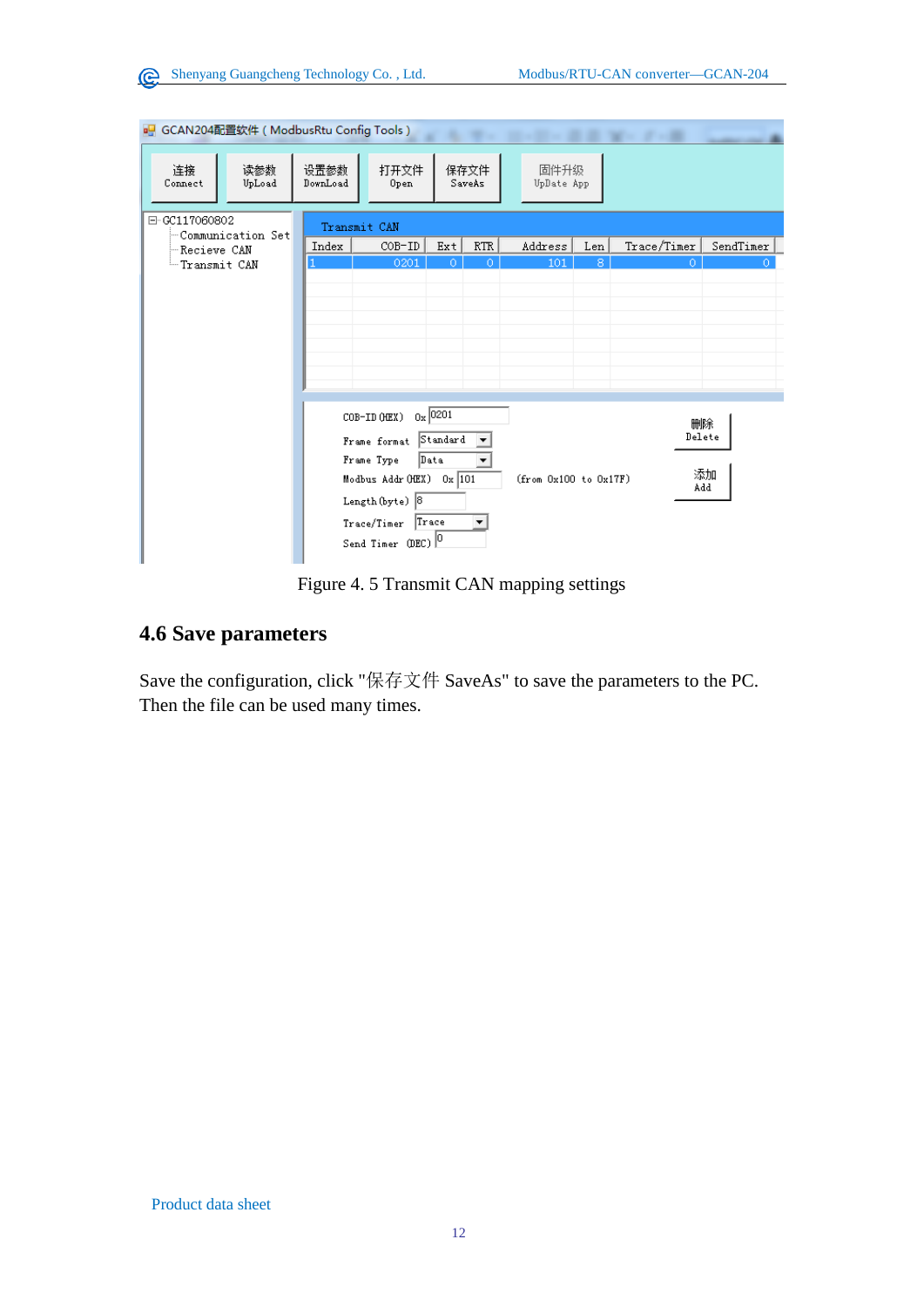### <span id="page-12-0"></span>**5. Examples**

The user can use the included serial debugging assistant to send Modbus instruction debugging.

**Please note: choose "hexadecimal display" and "hexadecimal send" when using the serial debugging assistant.** 

### <span id="page-12-1"></span>5.1 Receive CAN data

For example, configure the Modbus slave address: 1, Modbus register first address: 0x01, CAN: standard frame, frame ID: 0x181, CAN frame data: 0x01, 0x02, 0x03, 0x04, 0x05, 0x06, 0x07, 0x08.

User Modbus master sends request frame:

01 03 00 01 00 04 15 C9

GCAN-204 response frame:

01 03 08 02 01 04 03 06 05 08 07 17 C1

**Please note that the CRC is calculated by the CRC16 checksum calculator. (With disk)**

At this point, the GCAN-204 module has received a data frame with a frame ID of 0x181 from the CAN terminal of other equipment.

#### <span id="page-12-2"></span>5.2 Transmit CAN data

For example, Modbus slave address: 1, Modbus register first address: 0x101 (decimal: 257), function code: 16 (10H), CAN: standard frame, frame ID: 0x201, CAN frame data: 0x01, 0x02, 0x03, 0x04, 0x05, 0x06, 0x07, 0x08.

User Modbus master sends request frame:

01 10 01 01 00 04 08 02 01 04 03 06 05 08 07 CB 2E

GCAN-204 response frame:

01 10 01 01 00 04 91 F6

**Please note that the CRC is calculated by the CRC16 checksum calculator.** 

At this point, the CAN terminal of other equipment has received a data frame with a frame ID of 0x201 from the Modbus side of the GCAN-204 module.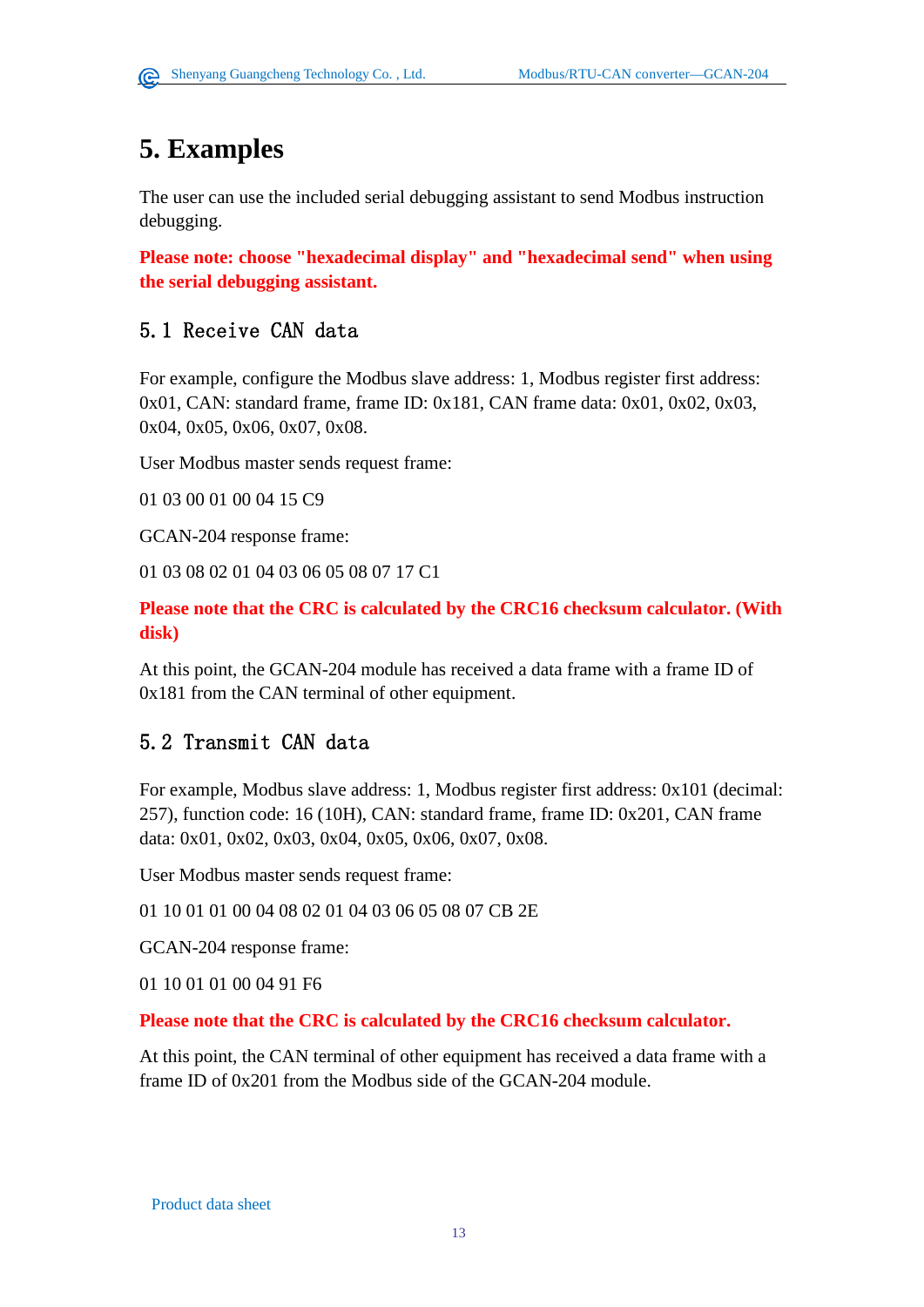# <span id="page-13-0"></span>**6. Technical Specifications**

| <b>Connection</b>                |                                                      |  |  |  |  |
|----------------------------------|------------------------------------------------------|--|--|--|--|
| <b>Serial interface</b>          | <b>Terminal blocks</b>                               |  |  |  |  |
| <b>CAN</b> interface             | <b>Terminal blocks</b>                               |  |  |  |  |
| <b>Interface characteristics</b> |                                                      |  |  |  |  |
| <b>Serial interface</b>          | Standard RS485 interface                             |  |  |  |  |
| Serial port baud rate            | $600bps - 115200bps$                                 |  |  |  |  |
| <b>CAN</b> interface             | ISO 11898 standard, CAN2, 0A/B                       |  |  |  |  |
| <b>CAN</b> baud rate             | 1000K、500K、250K、200K、125K、100K、50K、                  |  |  |  |  |
|                                  | 20K                                                  |  |  |  |  |
| <b>Electrical isolation</b>      | 1500V, DC-DC                                         |  |  |  |  |
| <b>CAN</b> termination           | None. You can add it between CAN H and               |  |  |  |  |
| resistor                         | CAN_L if you need it.                                |  |  |  |  |
| <b>Power supply</b>              |                                                      |  |  |  |  |
| <b>Power supply voltage</b>      | $+9-30V$ DC                                          |  |  |  |  |
| <b>Power supply current</b>      | Maximum 20mA(24V DC)                                 |  |  |  |  |
| <b>Environmental testing</b>     |                                                      |  |  |  |  |
| <b>Working temperature</b>       | $-40^{\circ}\text{C}\rightarrow +85^{\circ}\text{C}$ |  |  |  |  |
| <b>Working humidity</b>          | 15%~90%RH, no condensation                           |  |  |  |  |
| <b>EMC</b> test                  | EN 55024:2011-09 EN 550222011-12                     |  |  |  |  |
| IP 20<br><b>Protection grade</b> |                                                      |  |  |  |  |
| The basic information            |                                                      |  |  |  |  |
| <b>Outline size</b>              | $113$ mm $*100$ mm $*21$ mm                          |  |  |  |  |
| Weight                           | 120g                                                 |  |  |  |  |